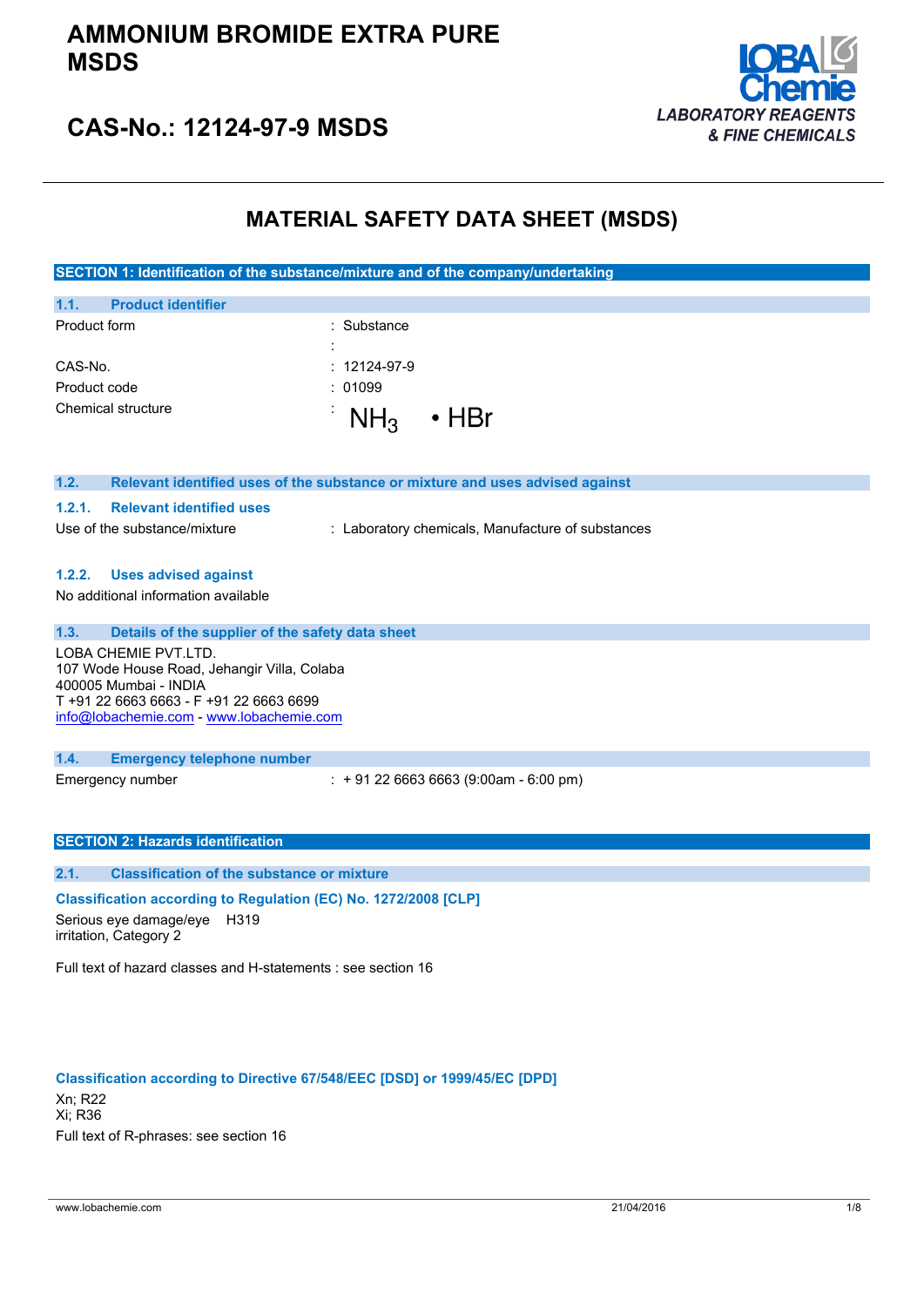Safety Data Sheet

according to Regulation (EC) No. 1907/2006 (REACH) with its amendment Regulation (EU) 2015/830

### **Adverse physicochemical, human health and environmental effects**

No additional information available



### **2.3. Other hazards**

No additional information available

| <b>SECTION 3: Composition/information on ingredients</b> |                   |                                                     |  |
|----------------------------------------------------------|-------------------|-----------------------------------------------------|--|
| 3.1.                                                     | <b>Substances</b> |                                                     |  |
| Name<br>CAS-No.                                          |                   | : AMMONIUM BROMIDE EXTRA PURE<br>$: 12124 - 97 - 9$ |  |

Full text of R- and H-statements: see section 16

| 3.2.           | <b>Mixtures</b> |  |  |  |  |
|----------------|-----------------|--|--|--|--|
| Not applicable |                 |  |  |  |  |

| <b>SECTION 4: First aid measures</b>  |                                          |                                                                                                                                                         |
|---------------------------------------|------------------------------------------|---------------------------------------------------------------------------------------------------------------------------------------------------------|
|                                       |                                          |                                                                                                                                                         |
| 4.1.                                  | <b>Description of first aid measures</b> |                                                                                                                                                         |
| First-aid measures after inhalation   |                                          | : Assure fresh air breathing. If breathing is difficult, remove victim to fresh air and keep<br>at rest in a position comfortable for breathing.        |
| First-aid measures after skin contact |                                          | : Wash with plenty of water/ Get medical advice/attention.                                                                                              |
| First-aid measures after eye contact  |                                          | : Rinse cautiously with water for several minutes. Remove contact lenses, if present<br>and easy to do. Continue rinsing. Get medical advice/attention. |
| First-aid measures after ingestion    |                                          | : Rinse mouth. Call a POISON CENTER/doctor if you feel unwell.                                                                                          |
| 4.2.                                  |                                          | Most important symptoms and effects, both acute and delayed                                                                                             |
| Symptoms/effects after eye contact    |                                          | : Causes serious eve irritation.                                                                                                                        |
| 4.3.                                  |                                          | Indication of any immediate medical attention and special treatment needed                                                                              |

Treat symptomatically.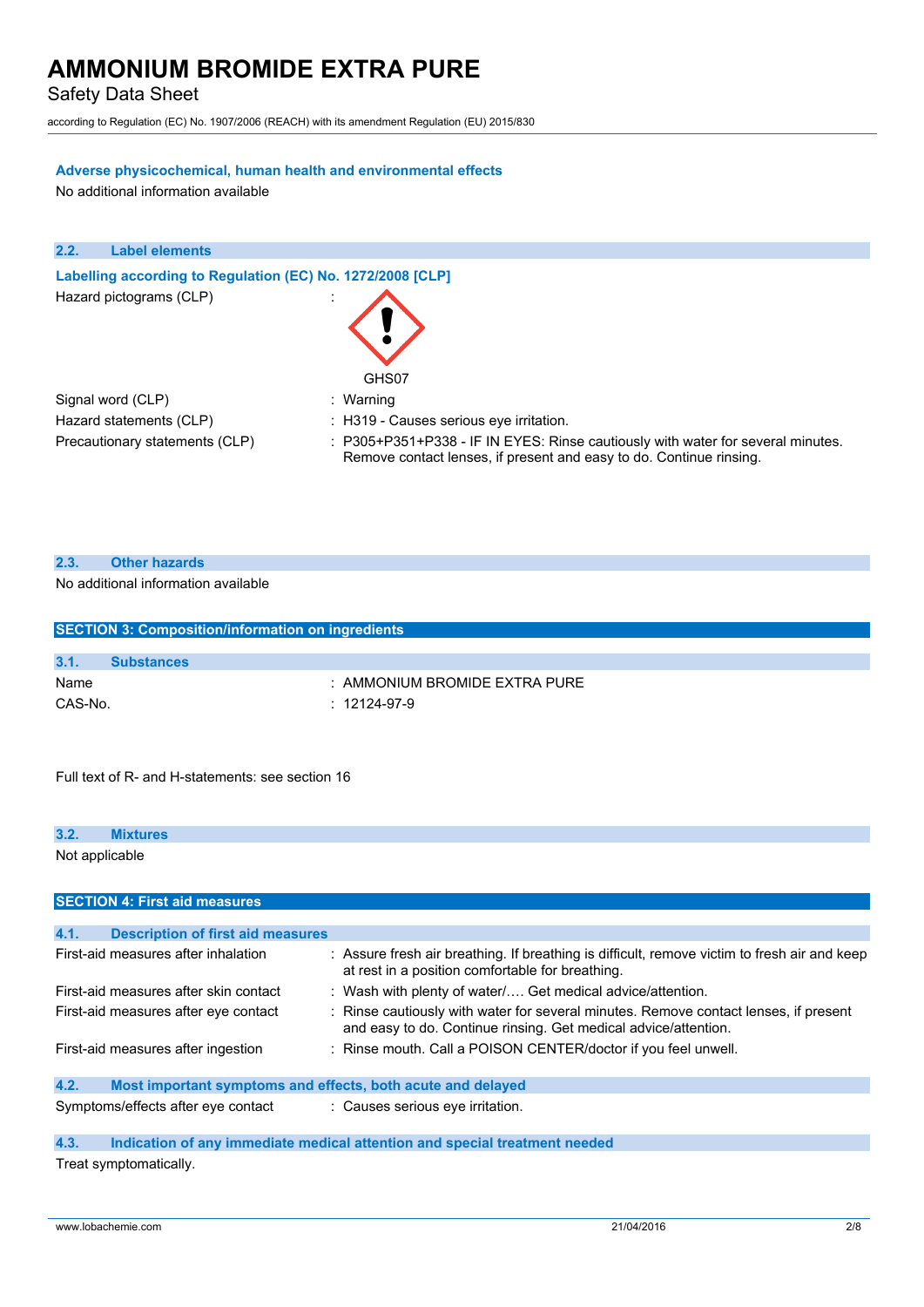Safety Data Sheet

according to Regulation (EC) No. 1907/2006 (REACH) with its amendment Regulation (EU) 2015/830

| <b>SECTION 5: Firefighting measures</b>                                     |                                                                                                                                                   |
|-----------------------------------------------------------------------------|---------------------------------------------------------------------------------------------------------------------------------------------------|
| 5.1.<br><b>Extinguishing media</b>                                          |                                                                                                                                                   |
| Suitable extinguishing media                                                | : Carbon dioxide. Dry powder. Foam. Water spray.                                                                                                  |
| Unsuitable extinguishing media                                              | : Do not use a heavy water stream.                                                                                                                |
|                                                                             |                                                                                                                                                   |
| 5.2.<br>Special hazards arising from the substance or mixture               |                                                                                                                                                   |
| No additional information available                                         |                                                                                                                                                   |
| 5.3.<br><b>Advice for firefighters</b>                                      |                                                                                                                                                   |
| Protection during firefighting                                              | Do not enter fire area without proper protective equipment, including respiratory<br>protection.                                                  |
| <b>SECTION 6: Accidental release measures</b>                               |                                                                                                                                                   |
|                                                                             |                                                                                                                                                   |
| 6.1.                                                                        | Personal precautions, protective equipment and emergency procedures                                                                               |
| 6.1.1.<br>For non-emergency personnel                                       |                                                                                                                                                   |
| Emergency procedures                                                        | : Evacuate unnecessary personnel.                                                                                                                 |
| 6.1.2.<br>For emergency responders                                          |                                                                                                                                                   |
| Protective equipment                                                        | : Use personal protective equipment as required.                                                                                                  |
| Emergency procedures                                                        | : Ventilate area.                                                                                                                                 |
| 6.2.<br><b>Environmental precautions</b>                                    |                                                                                                                                                   |
| Avoid release to the environment.                                           |                                                                                                                                                   |
| 6.3.<br>Methods and material for containment and cleaning up                |                                                                                                                                                   |
| Methods for cleaning up                                                     | : Soak up spills with inert solids, such as clay or diatomaceous earth as soon as<br>possible. On land, sweep or shovel into suitable containers. |
| <b>Reference to other sections</b><br>6.4.                                  |                                                                                                                                                   |
| No additional information available                                         |                                                                                                                                                   |
| <b>SECTION 7: Handling and storage</b>                                      |                                                                                                                                                   |
| 7.1.<br><b>Precautions for safe handling</b>                                |                                                                                                                                                   |
| Precautions for safe handling                                               | : Avoid contact with skin and eyes. Avoid dust formation.                                                                                         |
| Hygiene measures                                                            | Wash hands and other exposed areas with mild soap and water before eating,<br>drinking or smoking and when leaving work.                          |
| 7.2.<br><b>Conditions for safe storage, including any incompatibilities</b> |                                                                                                                                                   |
| Storage conditions                                                          | : Store in a well-ventilated place. Keep container tightly closed.                                                                                |
| <b>Specific end use(s)</b><br>7.3.                                          |                                                                                                                                                   |
| No additional information available                                         |                                                                                                                                                   |
| <b>SECTION 8: Exposure controls/personal protection</b>                     |                                                                                                                                                   |
| <b>Control parameters</b><br>8.1.                                           |                                                                                                                                                   |

No additional information available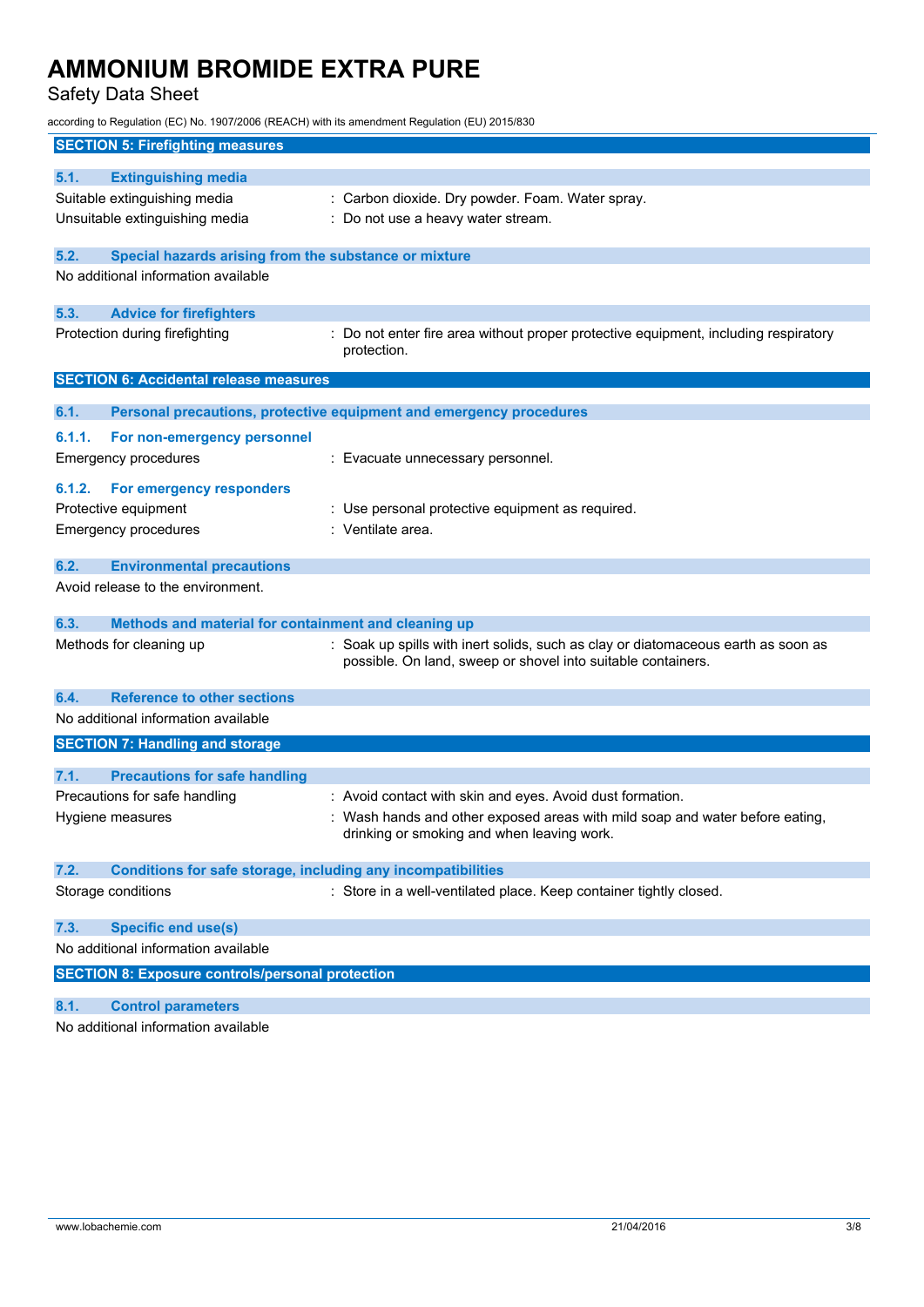Safety Data Sheet

according to Regulation (EC) No. 1907/2006 (REACH) with its amendment Regulation (EU) 2015/830

| 8.2.            | <b>Exposure controls</b> |                                                                    |
|-----------------|--------------------------|--------------------------------------------------------------------|
| Hand protection |                          | $:$ Protective gloves                                              |
| Eye protection  |                          | : Chemical goggles or safety glasses                               |
|                 | Skin and body protection | : Wear suitable protective clothing                                |
|                 | Respiratory protection   | : [In case of inadequate ventilation] wear respiratory protection. |

### **SECTION 9: Physical and chemical properties**

| 9.1.<br>Information on basic physical and chemical properties |                                                          |
|---------------------------------------------------------------|----------------------------------------------------------|
| Physical state                                                | : Solid                                                  |
| Colour                                                        | : White crystalline.                                     |
| Odour                                                         | : odourless.                                             |
| Odour threshold                                               | : No data available                                      |
| pH                                                            | $: 5 - 6.5$                                              |
| Relative evaporation rate (butylacetate=1)                    | : No data available                                      |
| Melting point                                                 | : 452 °C                                                 |
| Freezing point                                                | : No data available                                      |
| Boiling point                                                 | : No data available                                      |
| Flash point                                                   | : No data available                                      |
| Auto-ignition temperature                                     | : No data available                                      |
| Decomposition temperature                                     | : No data available                                      |
| Flammability (solid, gas)                                     | : No data available                                      |
| Vapour pressure                                               | : 1 mm Hg at 198 °C                                      |
| Relative vapour density at 20 °C                              | : No data available                                      |
| Relative density                                              | : No data available                                      |
| Density<br>Solubility                                         | : $2.43$ g/cm <sup>3</sup><br>: Water: 97 g/100ml @ 250C |
| Log Pow                                                       | : No data available                                      |
| Viscosity, kinematic                                          | : No data available                                      |
| Viscosity, dynamic                                            | : No data available                                      |
| Explosive properties                                          | : No data available                                      |
| Oxidising properties                                          | : No data available                                      |
| <b>Explosive limits</b>                                       | : No data available                                      |

### **9.2. Other information**

No additional information available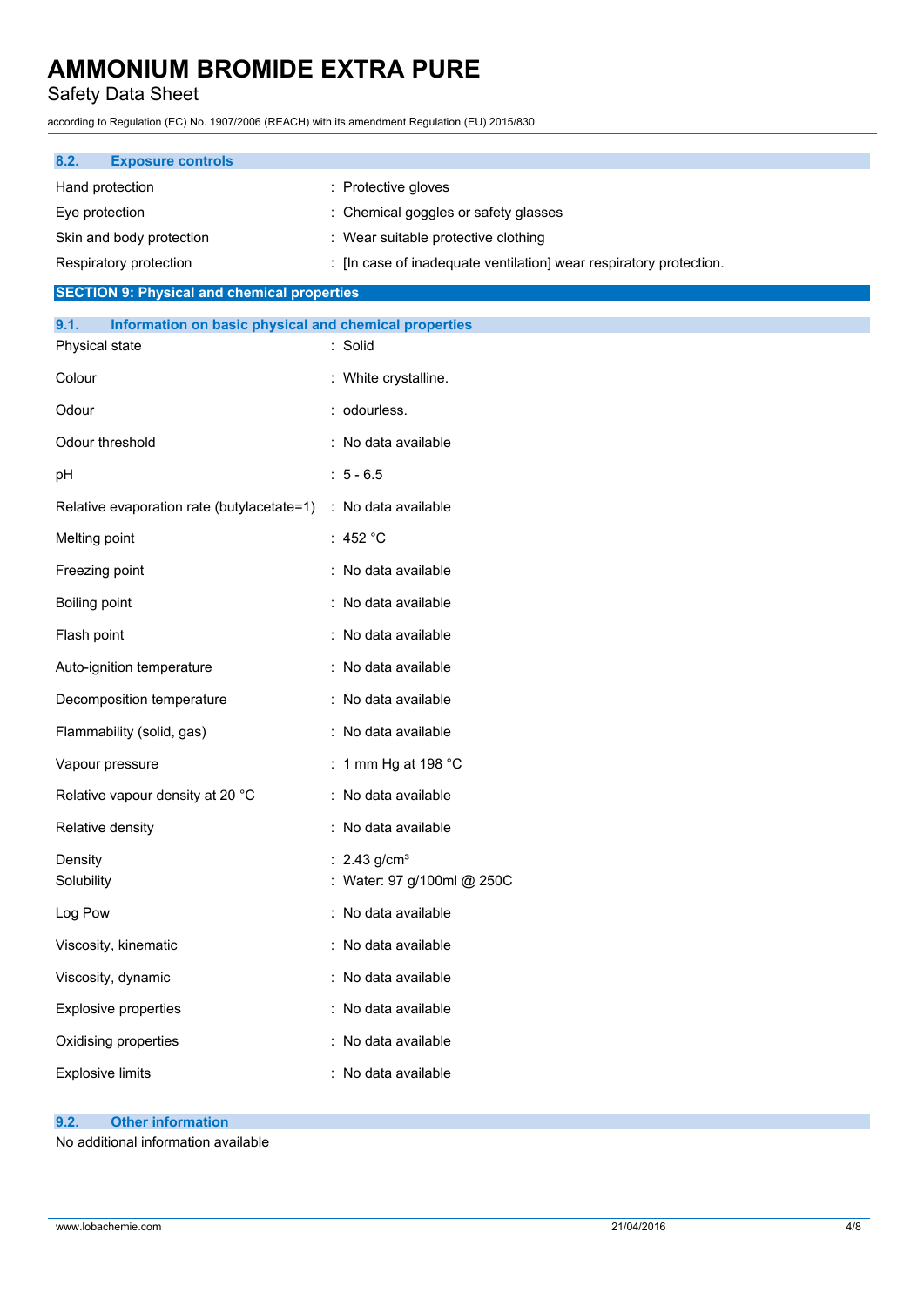Safety Data Sheet

according to Regulation (EC) No. 1907/2006 (REACH) with its amendment Regulation (EU) 2015/830

| $\frac{1}{2}$                                          |                                                 |
|--------------------------------------------------------|-------------------------------------------------|
| <b>SECTION 10: Stability and reactivity</b>            |                                                 |
| 10.1.<br><b>Reactivity</b>                             |                                                 |
| No additional information available                    |                                                 |
| <b>Chemical stability</b><br>10.2.                     |                                                 |
| Stable under normal conditions.                        |                                                 |
| <b>Possibility of hazardous reactions</b><br>10.3.     |                                                 |
| No additional information available                    |                                                 |
| 10.4.<br><b>Conditions to avoid</b>                    |                                                 |
| Direct sunlight. Air contact. Moisture.                |                                                 |
| 10.5.<br><b>Incompatible materials</b>                 |                                                 |
| No additional information available                    |                                                 |
| <b>Hazardous decomposition products</b><br>10.6.       |                                                 |
| No additional information available                    |                                                 |
| <b>SECTION 11: Toxicological information</b>           |                                                 |
| 11.1.<br>Information on toxicological effects          |                                                 |
| Acute toxicity                                         | : Not classified                                |
| Skin corrosion/irritation                              | : Not classified<br>pH: 5 - 6.5                 |
| Serious eye damage/irritation                          | : Causes serious eye irritation.<br>pH: 5 - 6.5 |
| Respiratory or skin sensitisation                      | Not classified                                  |
| Germ cell mutagenicity                                 | Not classified                                  |
| Carcinogenicity                                        | Not classified                                  |
| Reproductive toxicity                                  | Not classified                                  |
| STOT-single exposure                                   | Not classified                                  |
|                                                        |                                                 |
| STOT-repeated exposure                                 | : Not classified                                |
| Aspiration hazard                                      | : Not classified                                |
| Potential adverse human health effects<br>and symptoms | : Harmful if swallowed.                         |
| <b>SECTION 12: Ecological information</b>              |                                                 |
| 12.1.<br><b>Toxicity</b>                               |                                                 |
| No odditional information quoilable                    |                                                 |

No additional information available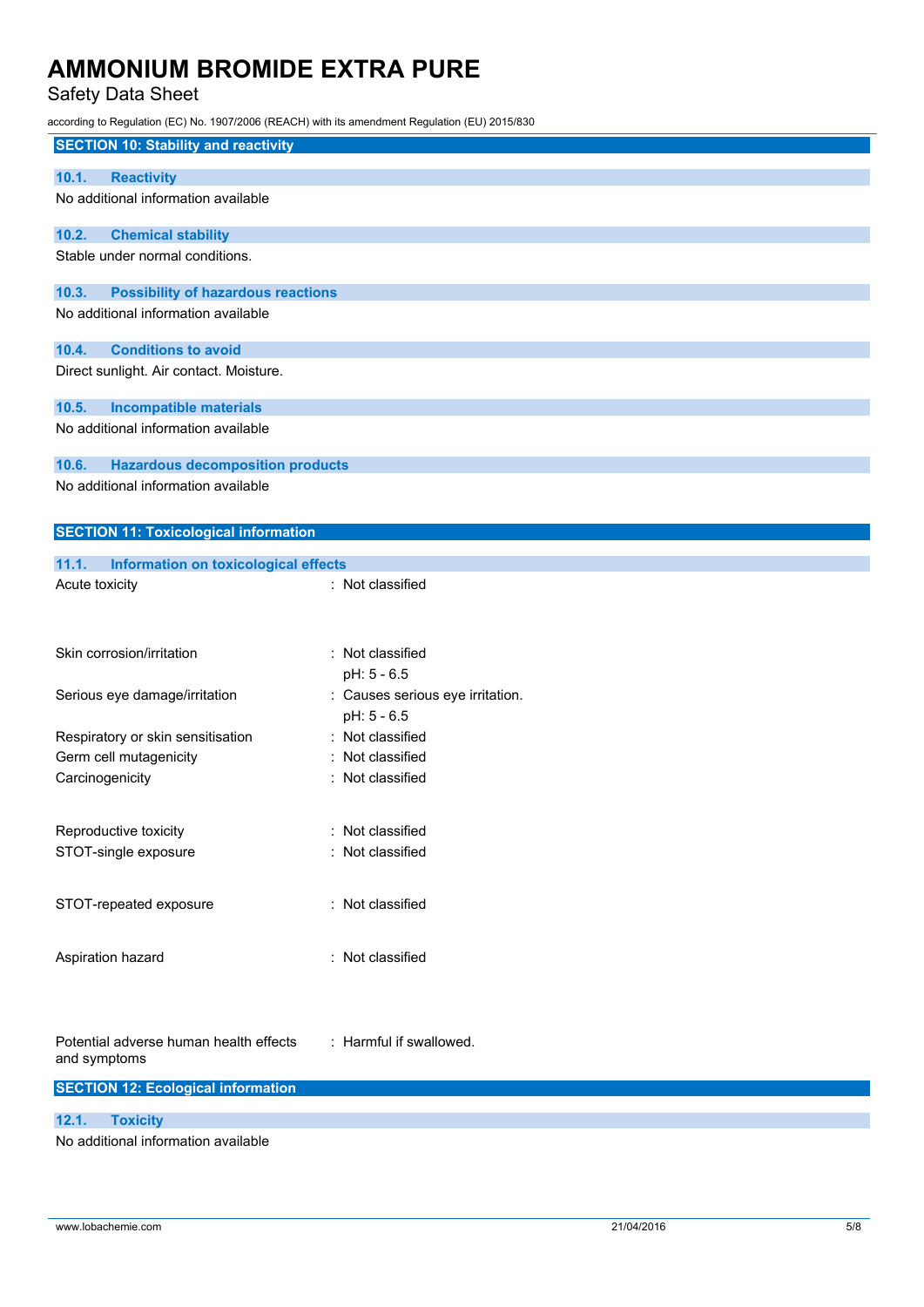Safety Data Sheet

according to Regulation (EC) No. 1907/2006 (REACH) with its amendment Regulation (EU) 2015/830

| 12.2.         | <b>Persistence and degradability</b>             |                                                                                                                                                                |
|---------------|--------------------------------------------------|----------------------------------------------------------------------------------------------------------------------------------------------------------------|
|               | No additional information available              |                                                                                                                                                                |
| 12.3.         | <b>Bioaccumulative potential</b>                 |                                                                                                                                                                |
|               | No additional information available              |                                                                                                                                                                |
| 12.4.         | <b>Mobility in soil</b>                          |                                                                                                                                                                |
|               | No additional information available              |                                                                                                                                                                |
| 12.5.         | <b>Results of PBT and vPvB assessment</b>        |                                                                                                                                                                |
|               | No additional information available              |                                                                                                                                                                |
| 12.6.         | <b>Other adverse effects</b>                     |                                                                                                                                                                |
|               | No additional information available              |                                                                                                                                                                |
|               | <b>SECTION 13: Disposal considerations</b>       |                                                                                                                                                                |
| 13.1.         | <b>Waste treatment methods</b>                   |                                                                                                                                                                |
|               | Product/Packaging disposal<br>recommendations    | Dispose of contents/container to hazardous or special waste collection point, in<br>accordance with local, regional, national and/or international regulation. |
|               | <b>SECTION 14: Transport information</b>         |                                                                                                                                                                |
|               | In accordance with ADR / RID / IMDG / IATA / ADN |                                                                                                                                                                |
| 14.1.         | <b>UN number</b>                                 |                                                                                                                                                                |
| UN-No. (ADR)  |                                                  | Not applicable<br>÷                                                                                                                                            |
|               | UN-No. (IMDG)                                    | Not applicable                                                                                                                                                 |
| UN-No. (IATA) |                                                  | Not applicable                                                                                                                                                 |
| UN-No. (ADN)  |                                                  | Not applicable                                                                                                                                                 |
| UN-No. (RID)  |                                                  | : Not applicable                                                                                                                                               |
| 14.2.         | <b>UN proper shipping name</b>                   |                                                                                                                                                                |
|               | Proper Shipping Name (ADR)                       | Not applicable                                                                                                                                                 |
|               | Proper Shipping Name (IMDG)                      | Not applicable                                                                                                                                                 |
|               | Proper Shipping Name (IATA)                      | Not applicable                                                                                                                                                 |
|               | Proper Shipping Name (ADN)                       | : Not applicable                                                                                                                                               |
|               | Proper Shipping Name (RID)                       | : Not applicable                                                                                                                                               |
| 14.3.         | <b>Transport hazard class(es)</b>                |                                                                                                                                                                |
| <b>ADR</b>    |                                                  |                                                                                                                                                                |
|               | Transport hazard class(es) (ADR)                 | : Not applicable                                                                                                                                               |
| <b>IMDG</b>   |                                                  |                                                                                                                                                                |
|               | Transport hazard class(es) (IMDG)                | : Not applicable                                                                                                                                               |
| <b>IATA</b>   |                                                  |                                                                                                                                                                |
|               | Transport hazard class(es) (IATA)                | : Not applicable                                                                                                                                               |
| <b>ADN</b>    |                                                  |                                                                                                                                                                |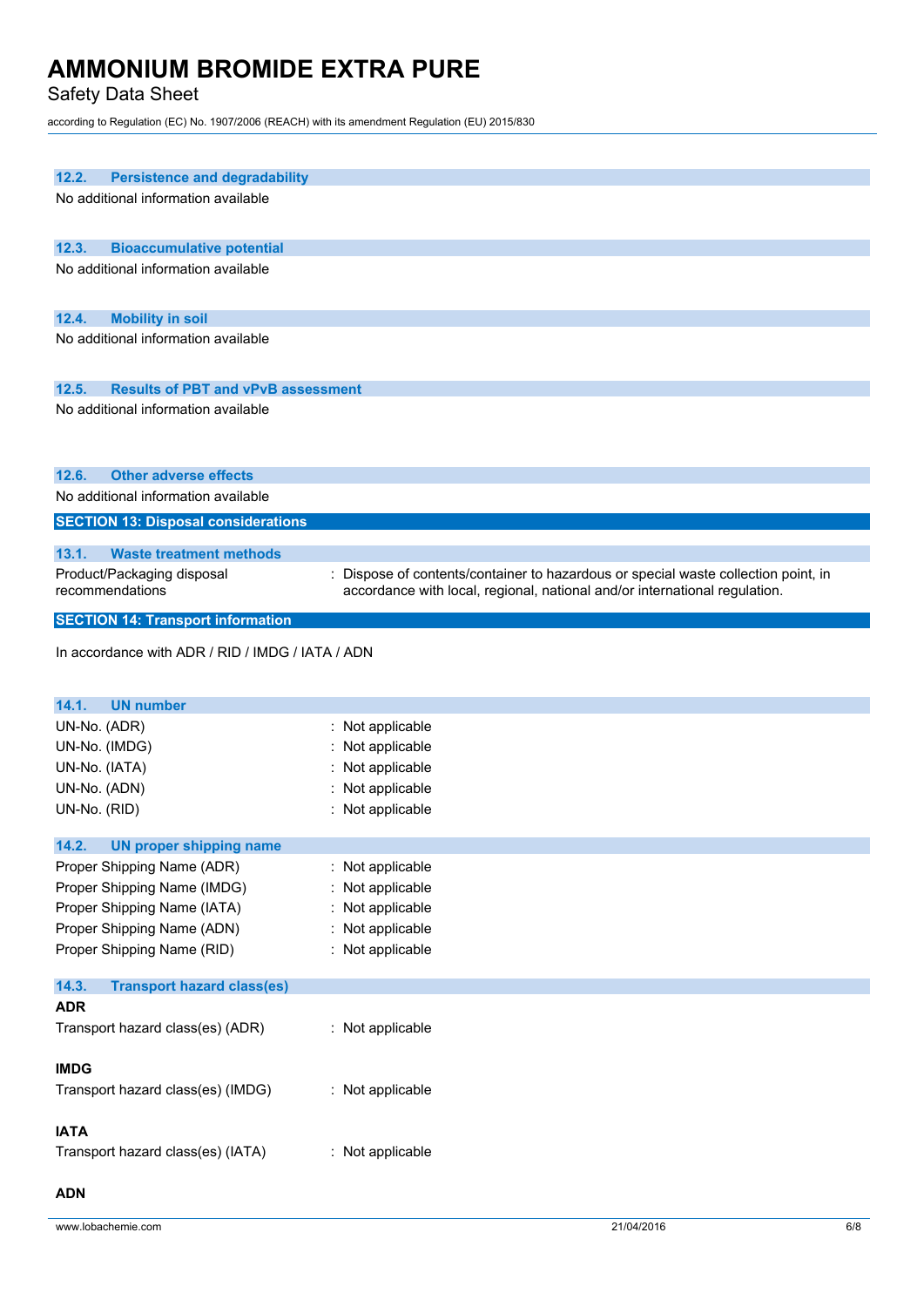Safety Data Sheet

according to Regulation (EC) No. 1907/2006 (REACH) with its amendment Regulation (EU) 2015/830

| Transport hazard class(es) (ADN)      | : Not applicable                         |
|---------------------------------------|------------------------------------------|
| <b>RID</b>                            |                                          |
| Transport hazard class(es) (RID)      | : Not applicable                         |
| 14.4.<br><b>Packing group</b>         |                                          |
| Packing group (ADR)                   | : Not applicable                         |
| Packing group (IMDG)                  | : Not applicable                         |
| Packing group (IATA)                  | : Not applicable                         |
| Packing group (ADN)                   | : Not applicable                         |
| Packing group (RID)                   | : Not applicable                         |
| 14.5.<br><b>Environmental hazards</b> |                                          |
| Dangerous for the environment         | : No                                     |
| Marine pollutant                      | : No                                     |
| Other information                     | : No supplementary information available |

#### **14.6. Special precautions for user**

**- Overland transport**

No data available

### **- Transport by sea**

No data available

#### **- Air transport**

No data available

**- Inland waterway transport**

No data available

### **- Rail transport**

No data available

**14.7. Transport in bulk according to Annex II of MARPOL 73/78 and the IBC Code**

Not applicable

**SECTION 15: Regulatory information**

**15.1. Safety, health and environmental regulations/legislation specific for the substance or mixture**

### **15.1.1. EU-Regulations**

No REACH Annex XVII restrictions

AMMONIUM BROMIDE EXTRA PURE is not on the REACH Candidate List AMMONIUM BROMIDE EXTRA PURE is not on the REACH Annex XIV List

#### **15.1.2. National regulations**

#### **Germany**

www.lobachemie.com 21/04/2016 7/8